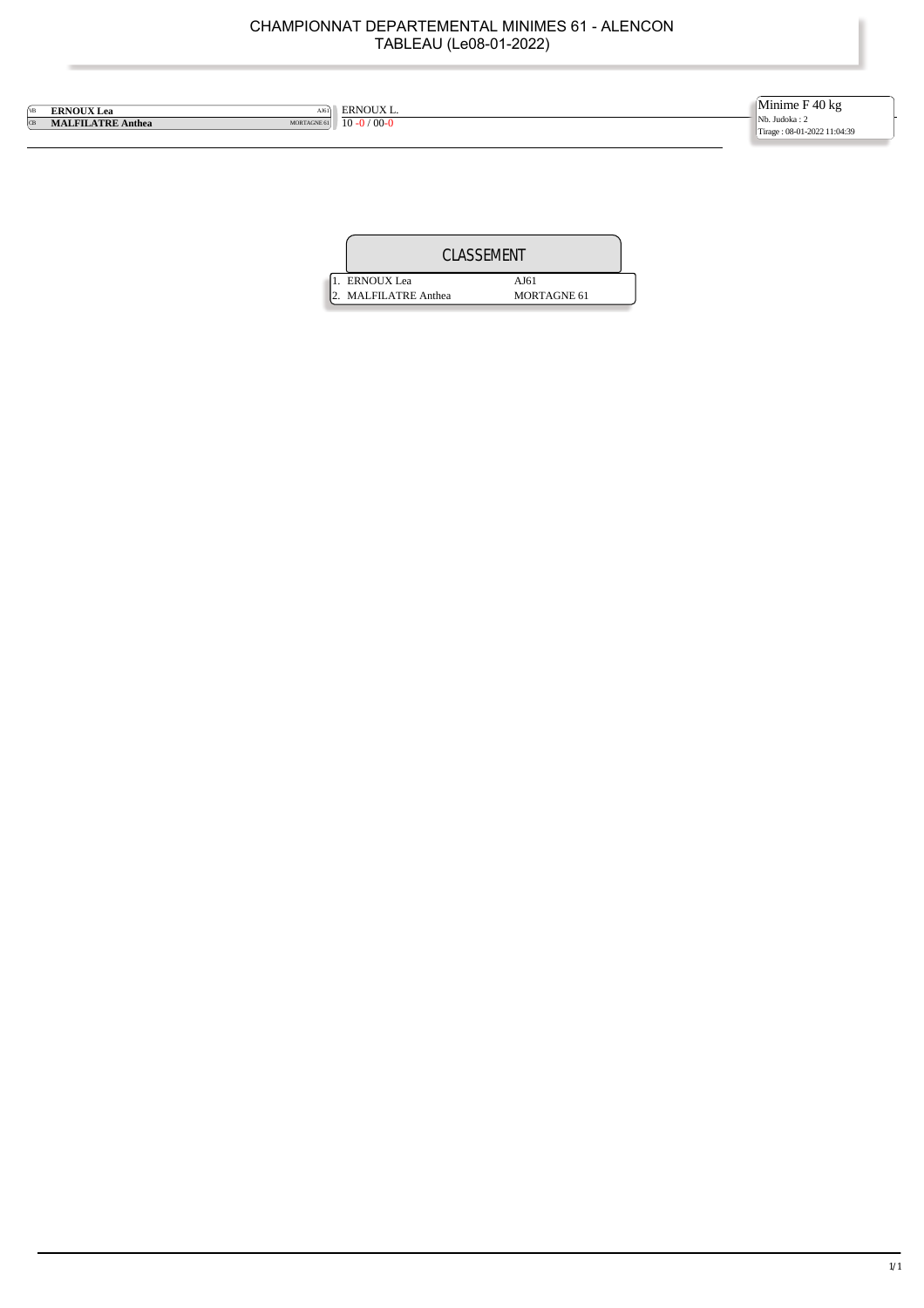#### 5 judoka. Tirage : 08-01-2022 11:03:16 NOM et Prénom Club Grade 1 2 3 4 5 V P C SALLES Celia **AJ61** AJ61 (VB) 1 X X X  $10 - 0$ 00 -0  $10 - 0$ 00 -0 2 20 3 CHAPTOIS Lou AJ61 (VB) 2 00 -0 00 -0  $00 - 0$ 00 -1  $10 - 0$  $01 - 0$  $10 - 0$ 00 -2 4 20 1 BAILLEUL Helea AJ61 (CV) 3  $00 - 0$  $00 - 0$ X  $01 - 0$ 00 -0 10 $-0$ 00 -0 3 11 2 RAHIER Leoline  $JC$  MORTREE (OV) 4 X X X X 10 $-0$ 00 -0 1 11 4 BRESTEAU Claris JUDO BELLEME (VB) 5 X X X X 0 0 5 Ordre combats : 4-5 1-2 3-4 1-5 2-3 1-4 3-5 2-4 1-3 2-5 Poule 1 (44 kg) Tapis 2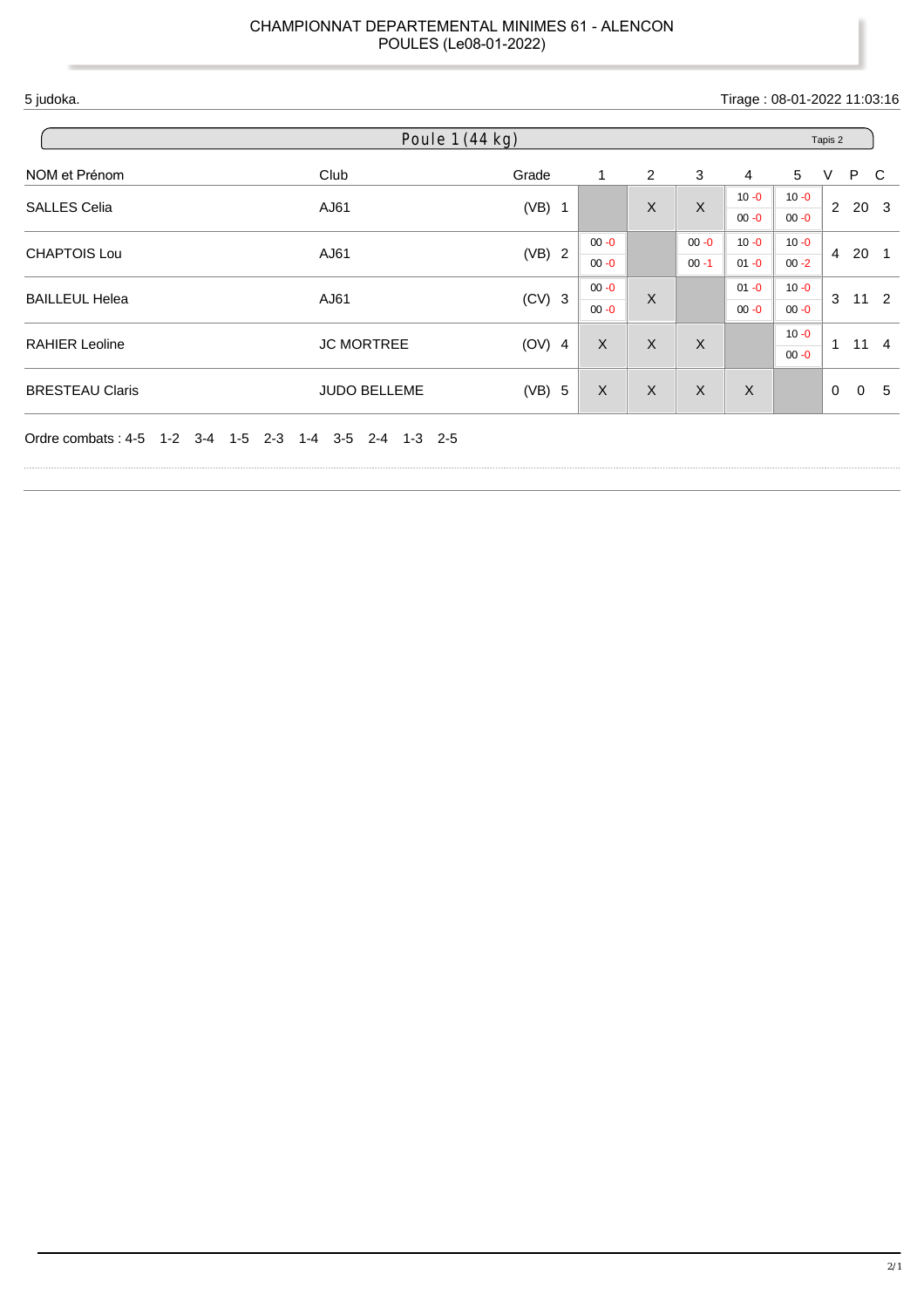| 3 judoka.                         |                 |          |                      |   | Tirage: 08-01-2022 11:05:12 |                                 |    |
|-----------------------------------|-----------------|----------|----------------------|---|-----------------------------|---------------------------------|----|
|                                   | Poule 1 (48 kg) |          |                      |   |                             | Tapis 2                         |    |
| NOM et Prénom                     | Club            | Grade    | 1                    | 2 | 3                           | P C<br>V                        |    |
| <b>TABURET Jade</b>               | AJ61            | $(VB)$ 1 |                      | X | $10 - 0$<br>$00 - 0$        | 10 <sub>2</sub><br>$\mathbf{1}$ |    |
| <b>BARTHELEMY CHAUVEL Pauline</b> | AJ61            | (VB) 2   | $00 - 2$<br>$00 - 2$ |   | $10 - 0$<br>$00 - 0$        | 2<br>10                         |    |
| <b>VERHALLE Zoe</b>               | L AIGLE 61      | $(CO)$ 3 | X                    | X |                             | $\Omega$<br>$\Omega$            | -3 |
| Ordre combats: 1-2 2-3 1-3        |                 |          |                      |   |                             |                                 |    |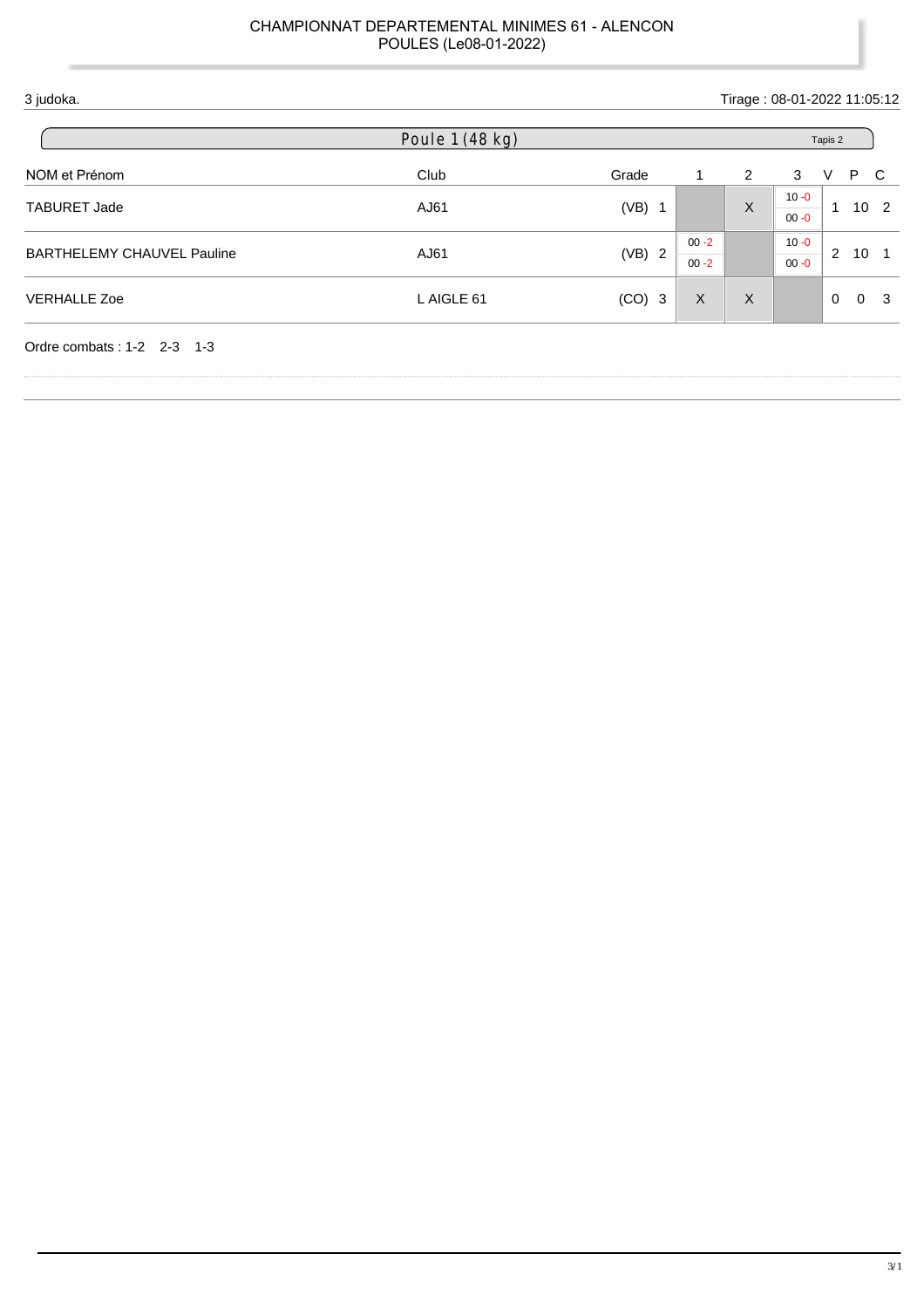| <b>BROUXEL Mathilde</b><br>VB | JUDO ST DENIS | <b>BROUXEL M.</b> | Minime F 57 kg<br>Nb. Judoka: 1<br>Tirage: 08-01-2022 11:06:42 |
|-------------------------------|---------------|-------------------|----------------------------------------------------------------|
|                               |               |                   |                                                                |
|                               |               | EMENT             |                                                                |

1. BROUXEL Mathilde JUDO ST DENIS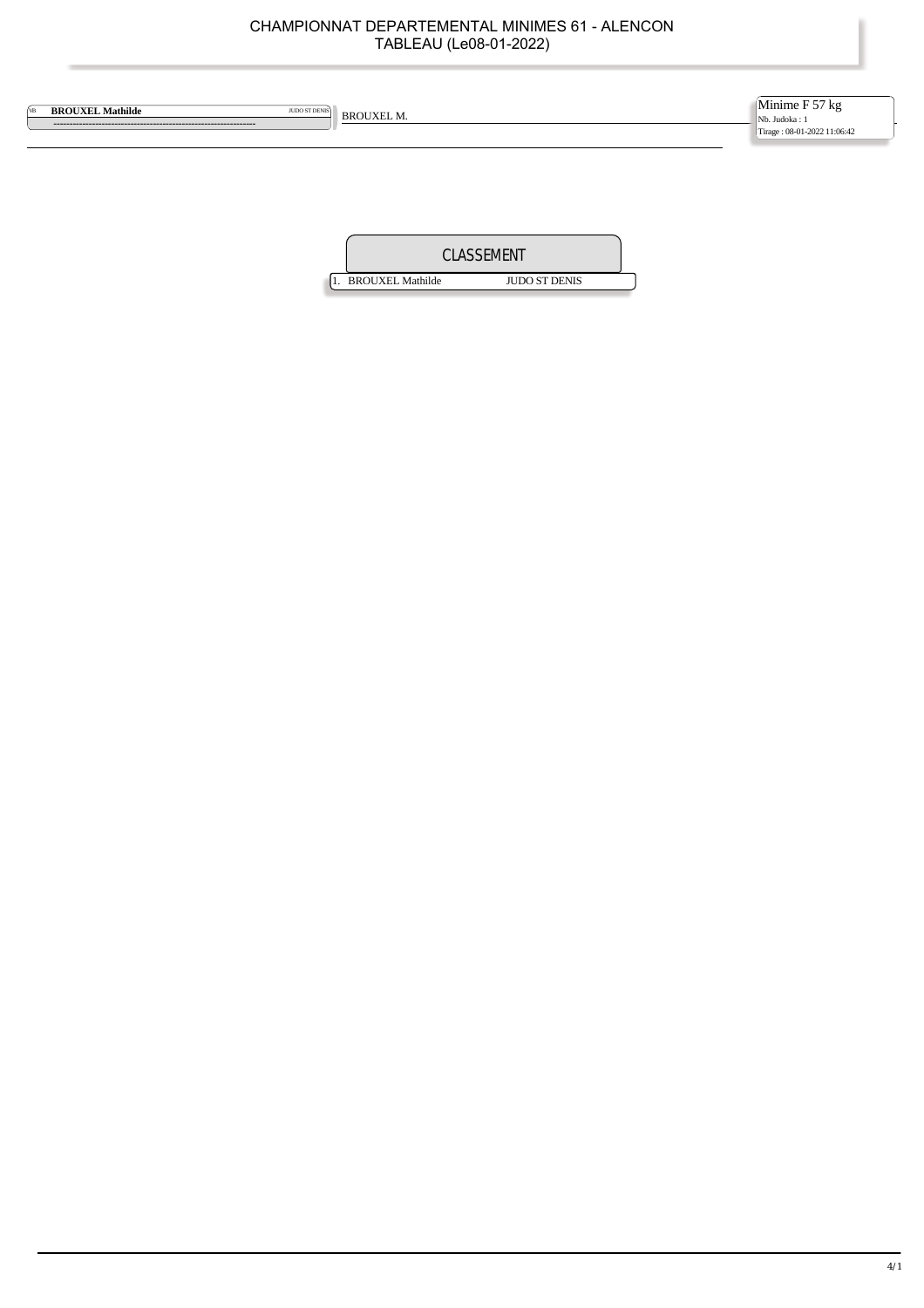| <b>LECANU Clemence</b><br>[VB<br>$\left $ LECANU C. | Minime $F$ 70 kg<br>Nb. Judoka : 1<br>Tirage: 08-01-2022 11:07:12 |
|-----------------------------------------------------|-------------------------------------------------------------------|
|                                                     |                                                                   |

| CLASSEMENT             |      |  |
|------------------------|------|--|
| <b>LECANU</b> Clemence | AJ6! |  |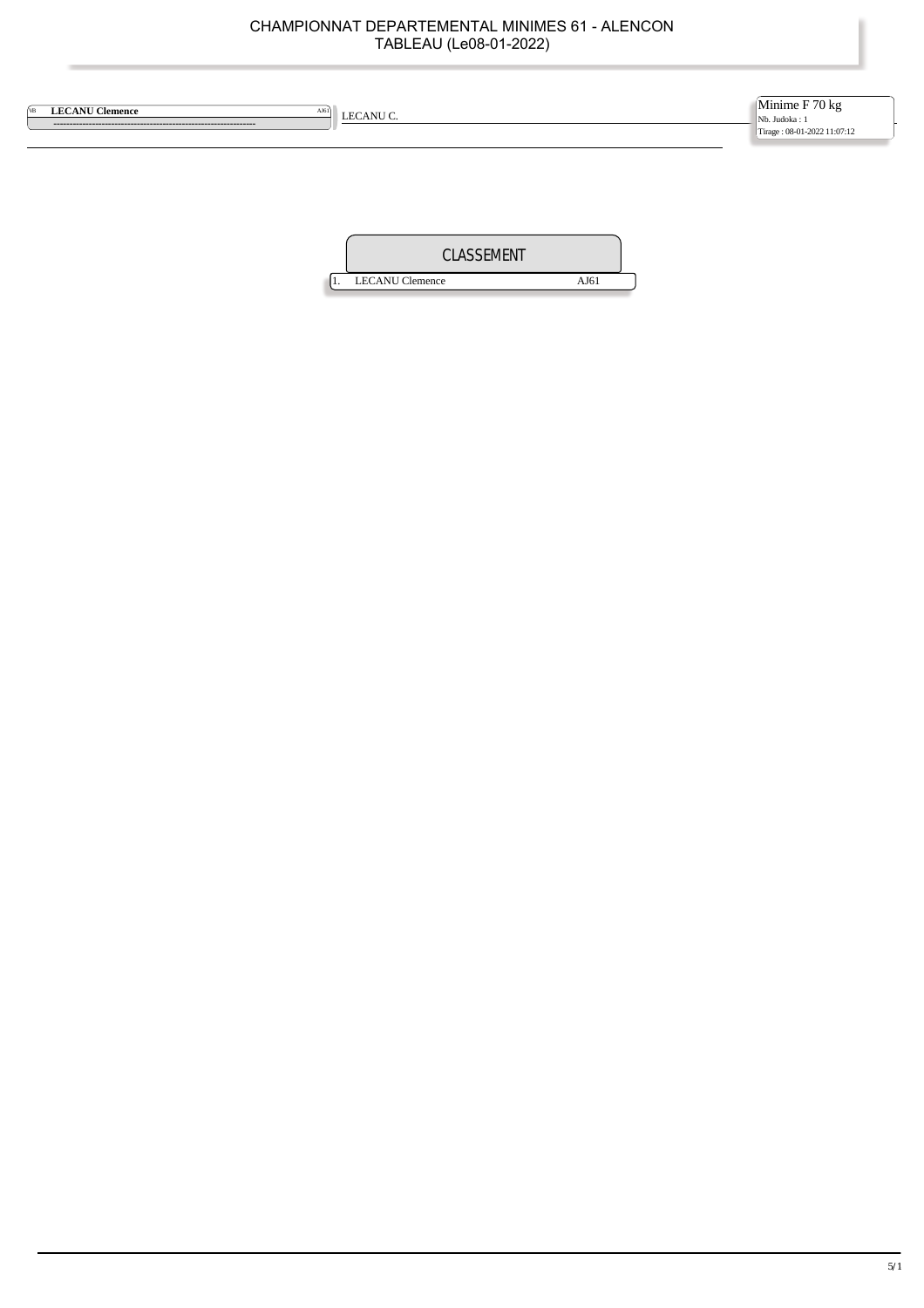| <b>FLEURY Amandine</b><br>JC LONGNY<br>ſcv | FLEURY A. | Minime $F + 70$ kg<br>Nb. Judoka: 1<br>Tirage: 08-01-2022 11:07:58 |
|--------------------------------------------|-----------|--------------------------------------------------------------------|
|                                            |           |                                                                    |

| CLASSEMENT |                        |                  |  |
|------------|------------------------|------------------|--|
|            | <b>FLEURY</b> Amandine | <b>JC LONGNY</b> |  |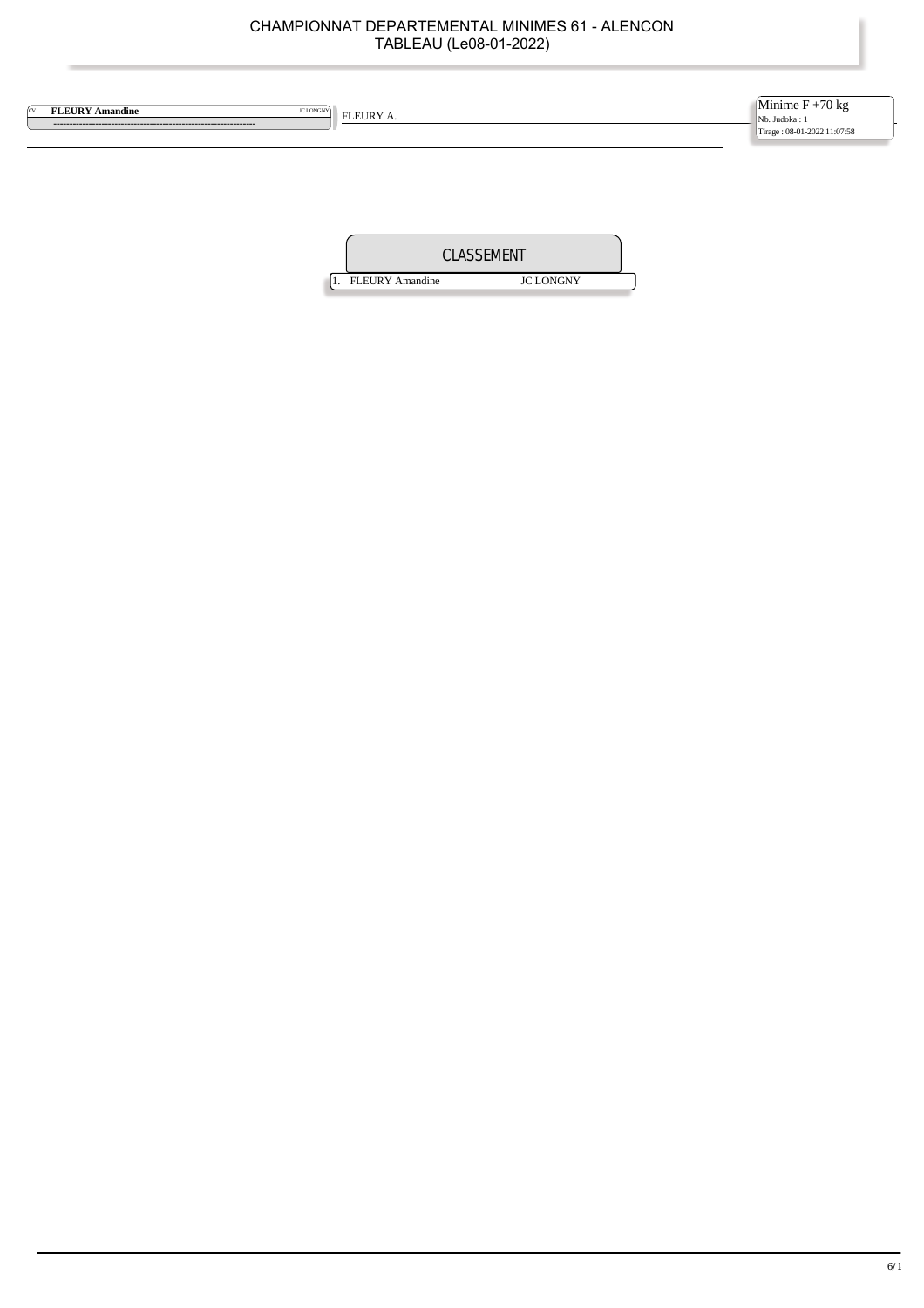| ſov      | <b>GENELLE Tom</b><br>AJ61   | <b>BEAMANE.</b>   | Minime M 34 kg                               |
|----------|------------------------------|-------------------|----------------------------------------------|
| $\alpha$ | <b>BEAMAN Elliot</b><br>AJ61 | $10 - 0 / 01 - 0$ | Nb. Judoka: 2<br>Tirage: 08-01-2022 09:38:56 |

|                      | <b>CLASSEMENT</b> |
|----------------------|-------------------|
| <b>BEAMAN Elliot</b> | AJ61              |
| <b>GENELLE Tom</b>   | AJ61              |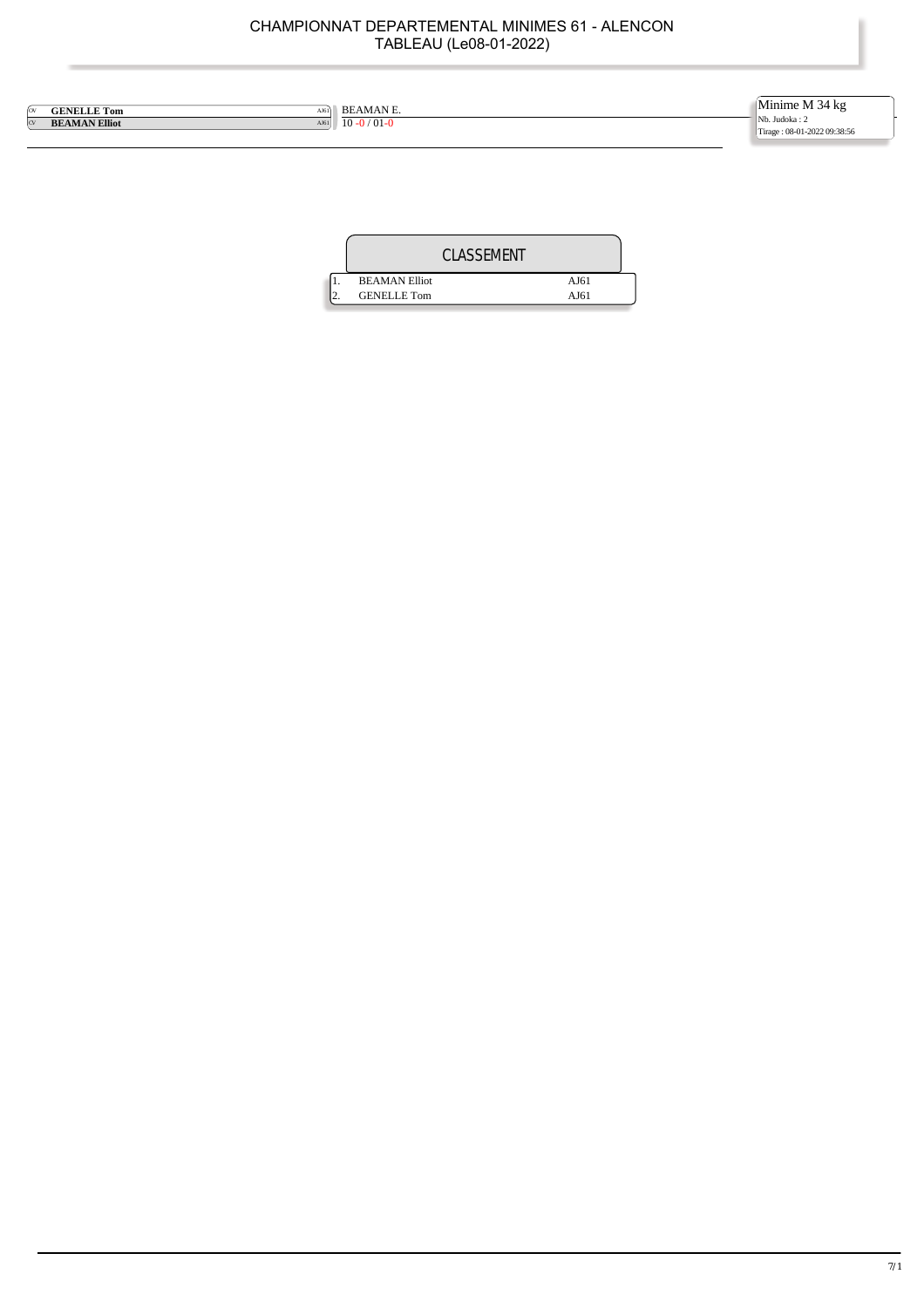| LAPPO T.<br><b>MAUNOURY Nolan</b><br>AJ61<br>ſcv<br>$00 - 0 / 00 - 0$<br><b>LAPPO Timeo</b><br><b>VB</b><br>AJ61 | Minime M 38 kg<br>Nb. Judoka: 2<br>Tirage: 08-01-2022 09:40:00 |
|------------------------------------------------------------------------------------------------------------------|----------------------------------------------------------------|
|------------------------------------------------------------------------------------------------------------------|----------------------------------------------------------------|

| <b>CLASSEMENT</b>     |      |
|-----------------------|------|
| LAPPO Timeo           | AJ61 |
| <b>MAUNOURY Nolan</b> | AJ61 |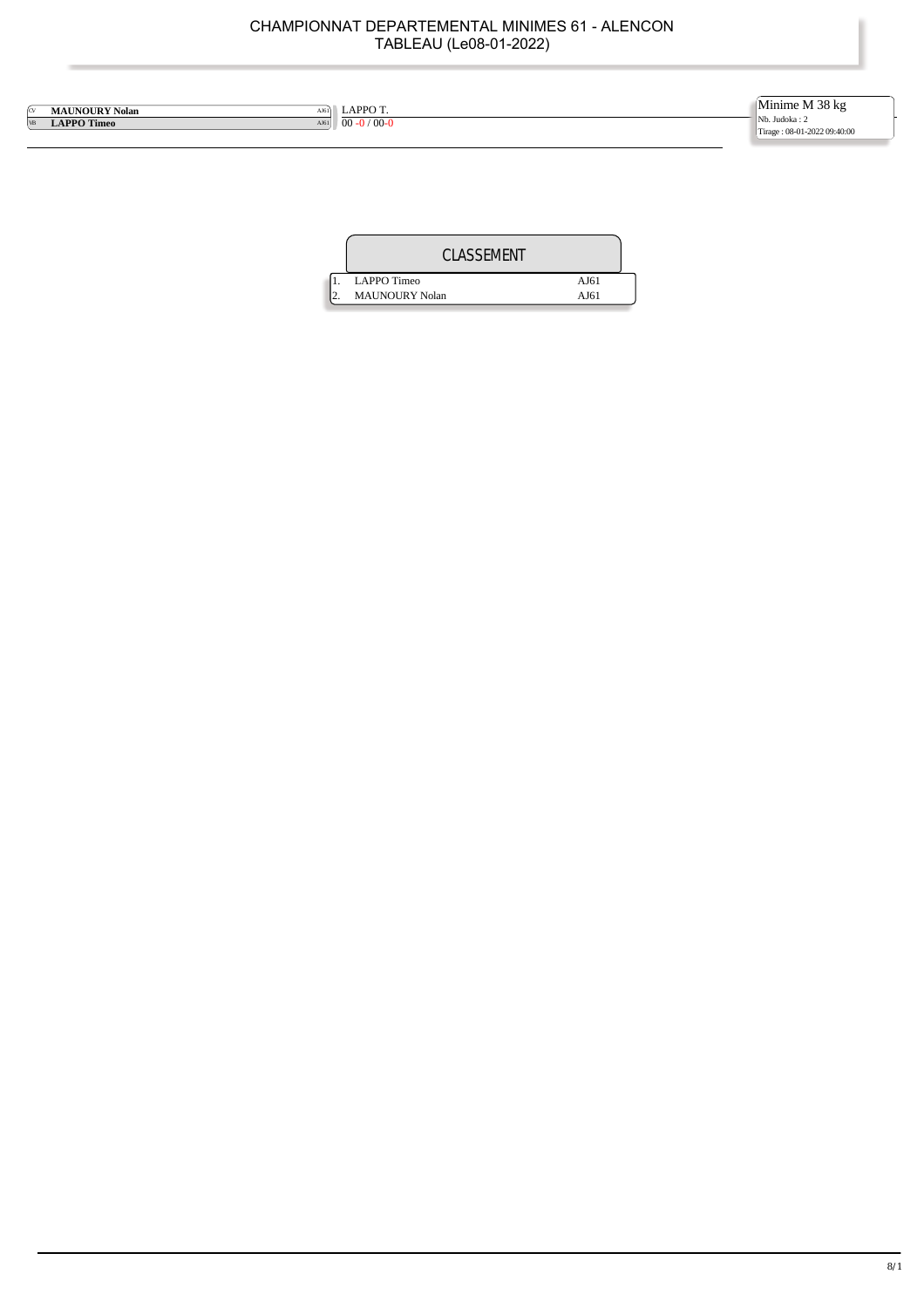|                           | Poule 1 (42 kg) |          |                      | Tapis 1 |                      |                                 |
|---------------------------|-----------------|----------|----------------------|---------|----------------------|---------------------------------|
| NOM et Prénom             | Club            | Grade    | $\mathbf{1}$         | 2       | 3                    | P C<br>V                        |
| <b>HERBET Louis</b>       | L AIGLE 61      | $(CV)$ 1 |                      | X       | $\sf X$              | $\Omega$<br>0 <sup>3</sup>      |
| <b>INFANTI SAIDI Mael</b> | L AIGLE 61      | $(CV)$ 2 | $10 - 0$<br>$00 - 0$ |         | $10 - 0$<br>$00 - 0$ | $2^{\circ}$<br>20<br>- 1        |
| <b>SENECHAL Paul</b>      | AJ61            | $(OV)$ 3 | $10 - 0$<br>$00 - 0$ | X       |                      | 10 <sub>2</sub><br>$\mathbf{1}$ |

ĭ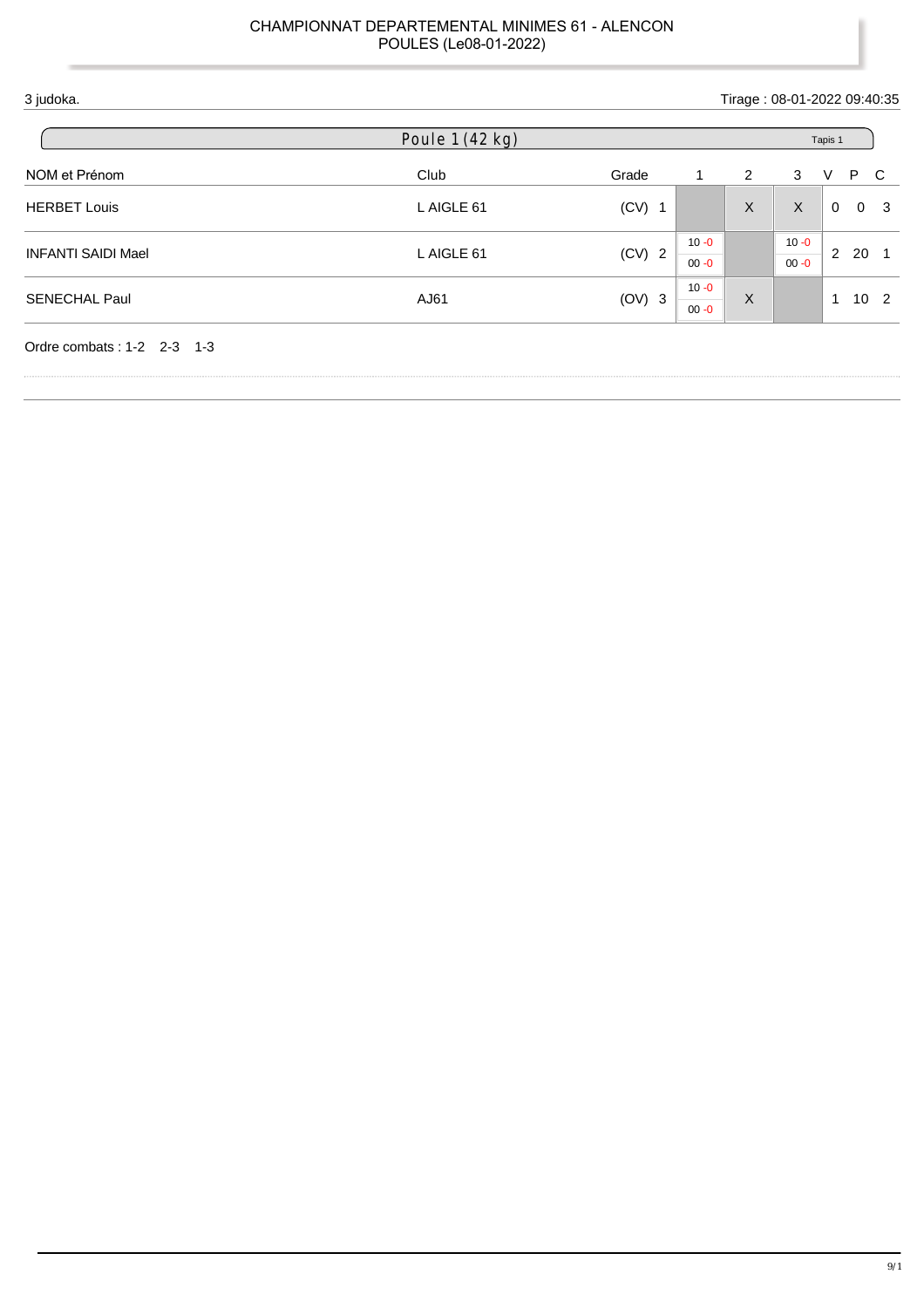| <b>DELUEN Elias</b><br><b>CM</b><br>AJ61<br>DELUEN E. | Minime M $46 \text{ kg}$<br>Nb. Judoka: 1<br>Tirage: 08-01-2022 09:41:06 |
|-------------------------------------------------------|--------------------------------------------------------------------------|
|                                                       |                                                                          |
|                                                       |                                                                          |

1. DELUEN Elias AJ61

CLASSEMENT

 $\frac{1}{2}$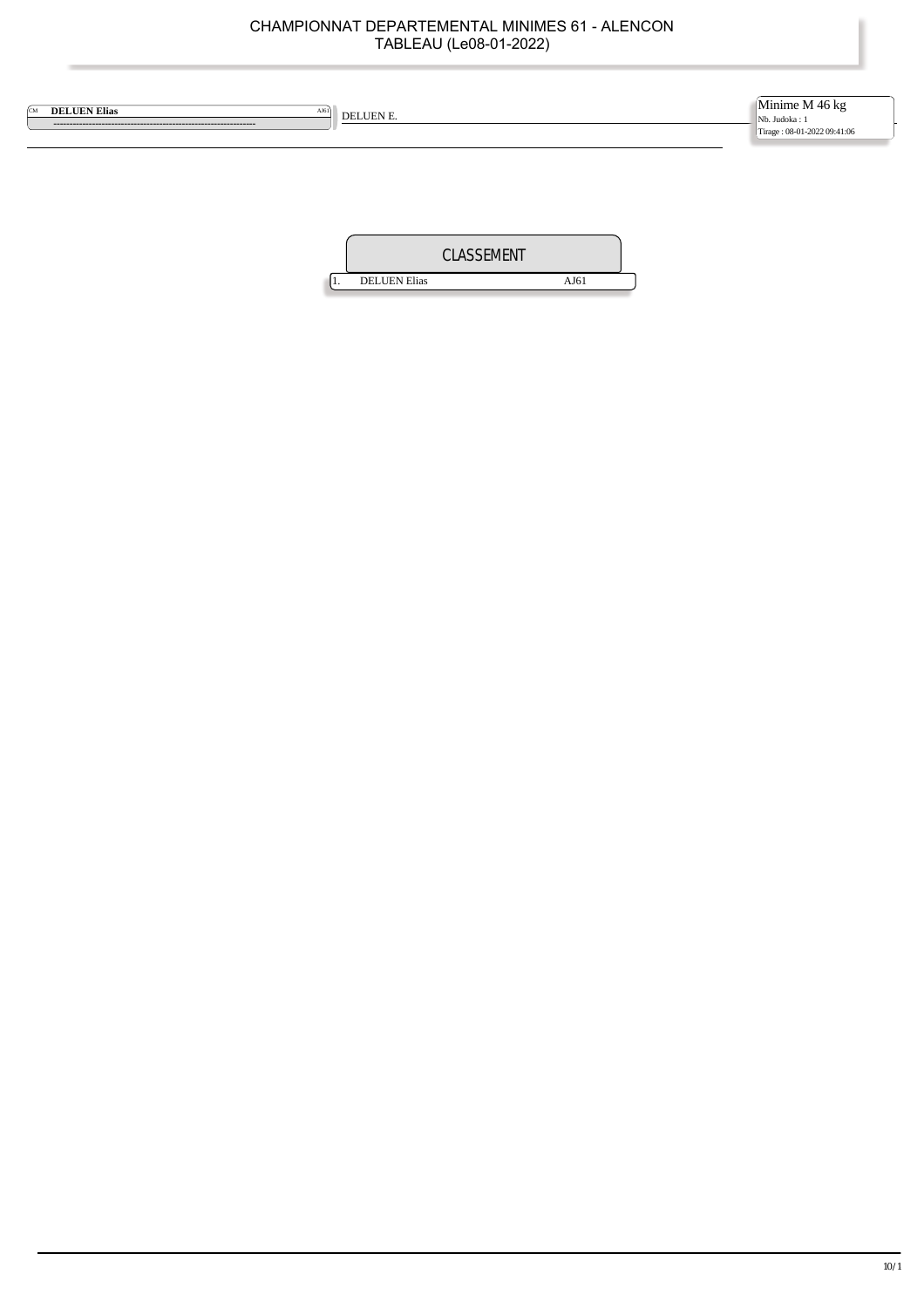MARGUERITTE J. 01 **-0** / 00**-0 MARGUERITTE Julian** (Marguerity Communist Communist Communist Communist Communist Communist Communist Communist Communist Communist Communist Communist Communist Communist Communist Communist Communist Communist Communist Minime M 50 kg Nb. Judoka : 2 Tirage : 08-01-2022 09:42:28

| CLASSEMENT               |            |  |
|--------------------------|------------|--|
| MARGUERITTE Julian       | AJ61       |  |
| <b>HERBRETEAU Eliott</b> | L AIGLE 61 |  |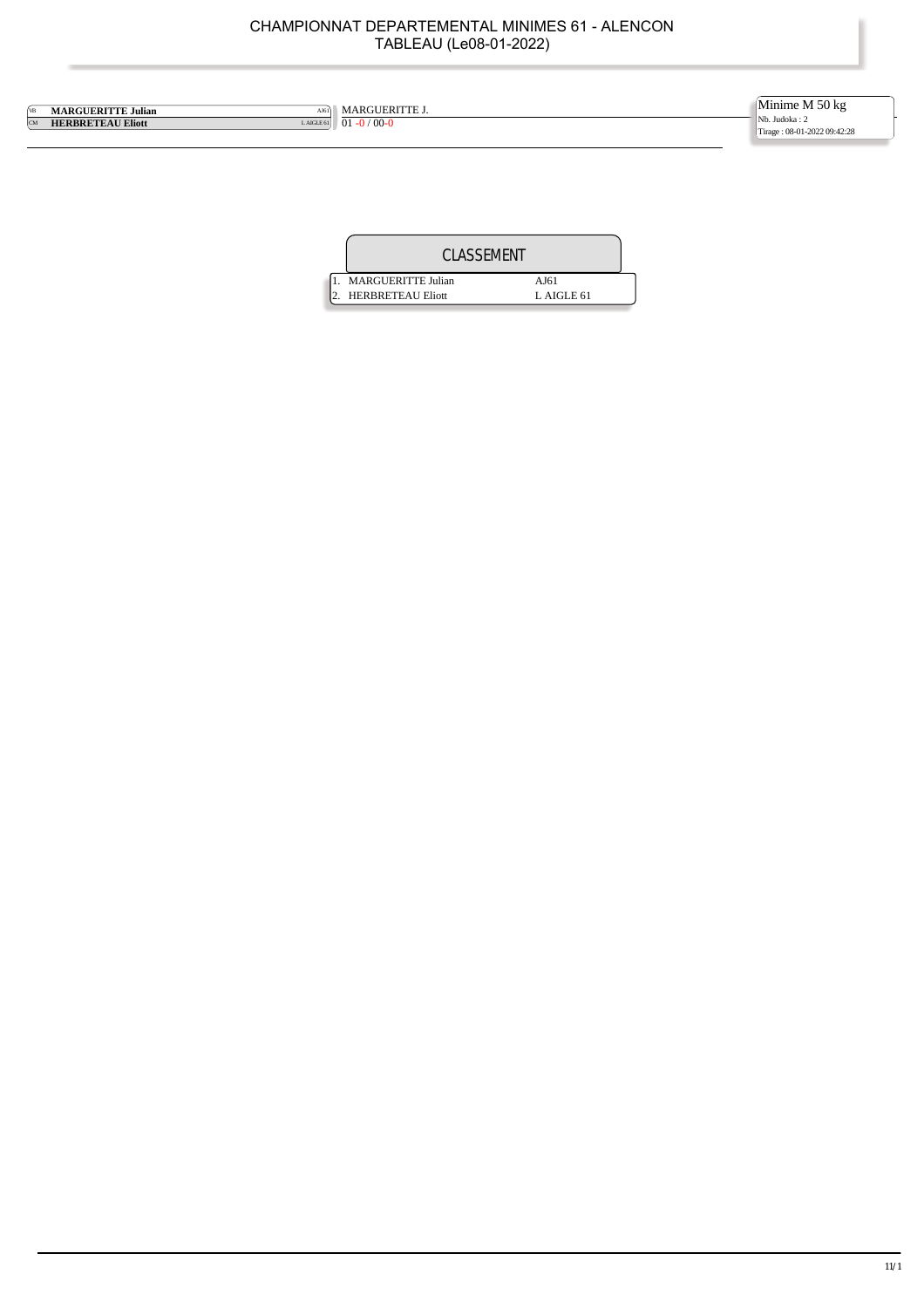|                      | Poule 1 (55 kg)        |          |          | Tapis 2              |              |              |    |                |
|----------------------|------------------------|----------|----------|----------------------|--------------|--------------|----|----------------|
| NOM et Prénom        | Club                   | Grade    | 1        | 2                    | 3            | V            | P  | C              |
| DUVAL Anthonin       | <b>JUDO CLUB FLERI</b> | $(CO)$ 1 |          | $01 - 0$<br>$00 - 0$ | $\mathsf{X}$ | $\mathbf{1}$ |    | $1 \quad 2$    |
| <b>BOURDON Louka</b> | AJ61                   | (OV) 2   | X        |                      | X            | $\mathbf{0}$ |    | 0 <sup>3</sup> |
| <b>LYAGOUBI Anis</b> | AJ61                   | $(CB)$ 3 | $10 - 0$ | $01 - 0$             |              | 2            | 11 |                |

Ï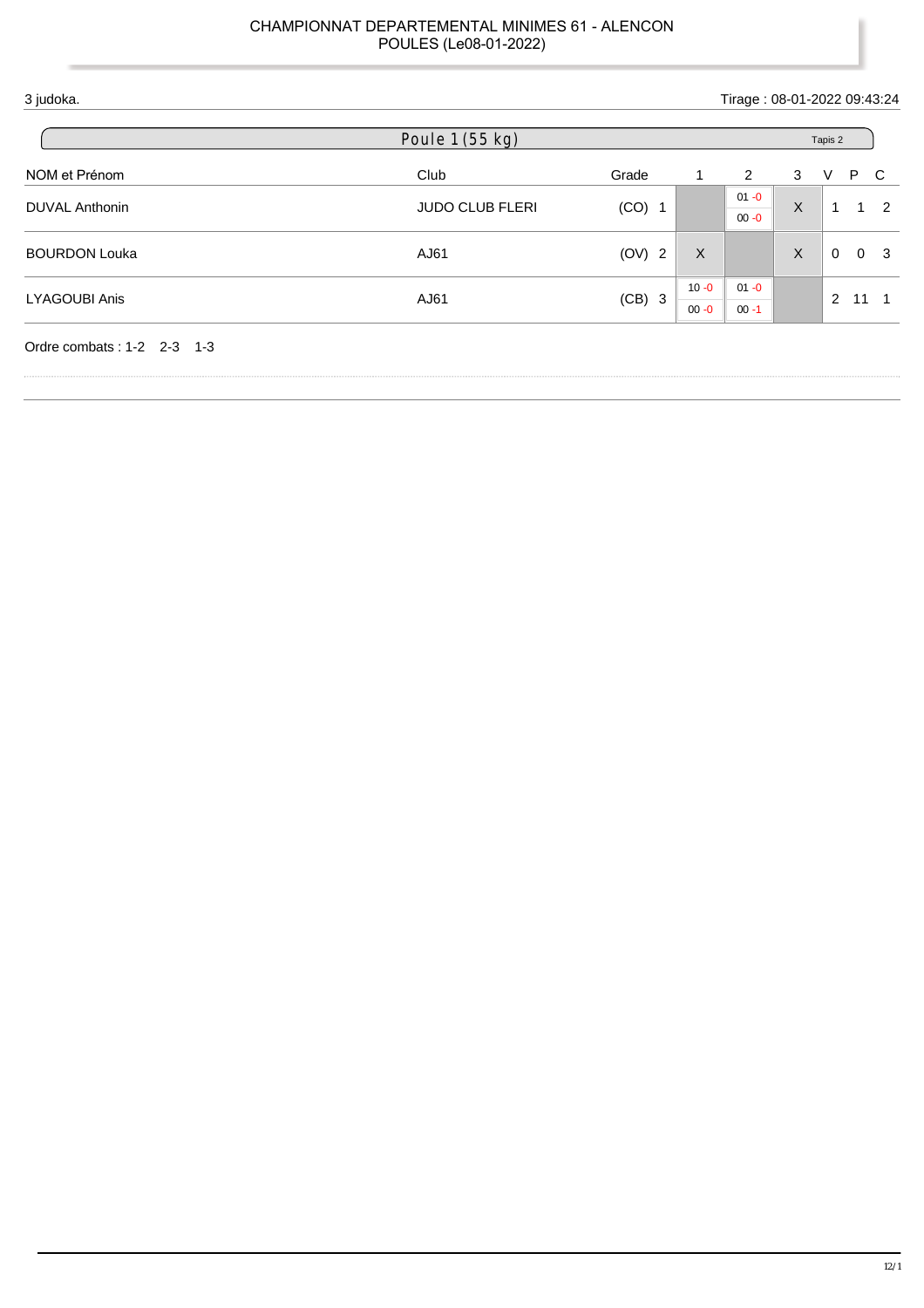ISKOUNEN B. 11 -0 / 00-0 **CB ISKOUNEN Boussaad** JC ARGENTANAIS<br> **CORSIN Julemile** LAIGLE 61 Minime M 73 kg Nb. Judoka : 2 Tirage : 08-01-2022 09:44:52

| CLASSEMENT           |                       |  |  |  |
|----------------------|-----------------------|--|--|--|
| 1. ISKOUNEN Boussaad | <b>IC ARGENTANAIS</b> |  |  |  |
| 2. CORSIN Julemile   | $L$ AIGLE 61          |  |  |  |